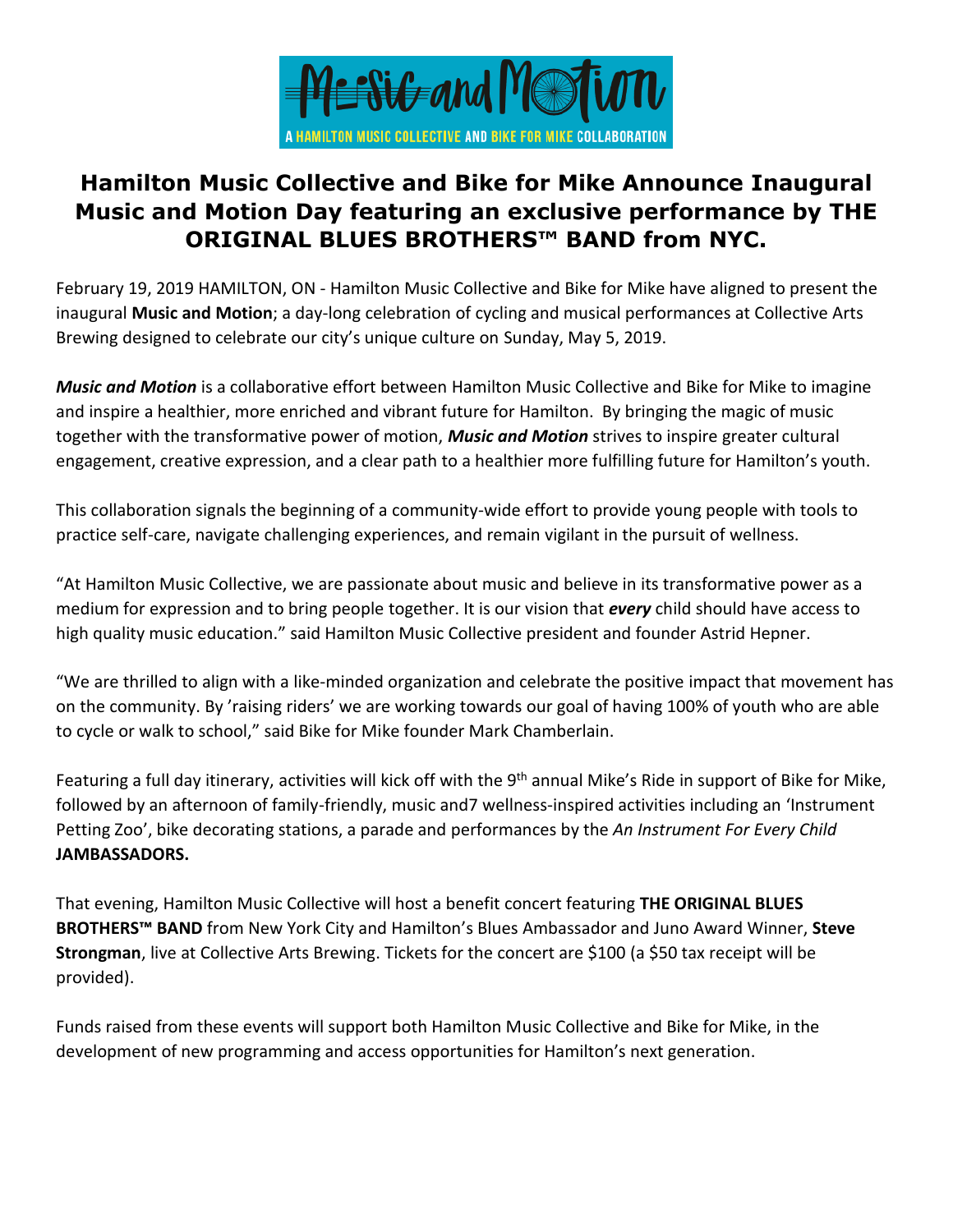

#### **Sunday, May 5, 2019**

The first of 5 ride distances and routes for Mike's Ride begins at 7:30 AM at Collective Arts; register at [www.bikeformike.org](http://www.bikeformike.org/)

Afternoon activities begin at 12:00 PM on the grounds of Collective Arts

**THE ORIGINAL BLUES BROTHERS™BAND** Concert begins at 7:00 PM at Collective Arts Brewing; purchase Tickets at<https://hamiltonmusiccollective.ca/about/music-and-motion/>

## **SOCIAL**

Twitter: @HamMusicCollect @bikeformike Instagram: @hammusiccollect @bikeformikeride #MusicandMotion

## **ABOUT HAMILTON MUSIC COLLECTIVE**

The Hamilton Music Collective (HMC), [\(https://hamiltonmusiccollective.ca\)](https://hamiltonmusiccollective.ca/) founded in 2008 is a non-profit organization dedicated to bringing the gift of music to young people. HMC's mission is to revitalize the music scene in Hamilton through professional live performances, education, events, and workshops. A key initiative of HMC is An Instrument For Every Child (AIFEC), a music education program that introduces music to young people, and advocates on behalf of disadvantaged and underserved children by offering them access to the transformative benefits of creating and performing music with professional instruction.

### **ABOUT BIKE FOR MIKE**

Bike for Mike [\(http://bikeformike.org/\)](http://bikeformike.org/) is in its 9<sup>th</sup> year of removing barriers and enabling youth to safely walk and cycle to school. They are assisting in the efforts to raise awareness for sustainable transportation, safe routes and the benefits of physical activity to mental and cognitive wellness. By providing children and families across Hamilton with bicycles, Bike for Mike inspires a new generation of bicycle ambassadors that work together with the ever growing cycling community to show [them] the way. Bike for Mike aims to help facilitate 100% of youth having the ability to walk and cycle to school.

### **ABOUT COLLECTIVE ARTS BREWING**

Creative Arts Brewing [https://collectiveartsbrewing.com](https://collectiveartsbrewing.com/) is a grassroots craft brewery that aims to fuse the creativity of craft beer with the inspired talents of emerging artists and musicians. Collective Arts Brewing was founded on two beliefs: The first that creativity fosters creativity. And the second, that creativity yields delicious pints. Collective Arts feature limited-edition works of art on beer cans and labels, and work to make sure the liquid on the inside is as diverse and creative as the artists they profile.